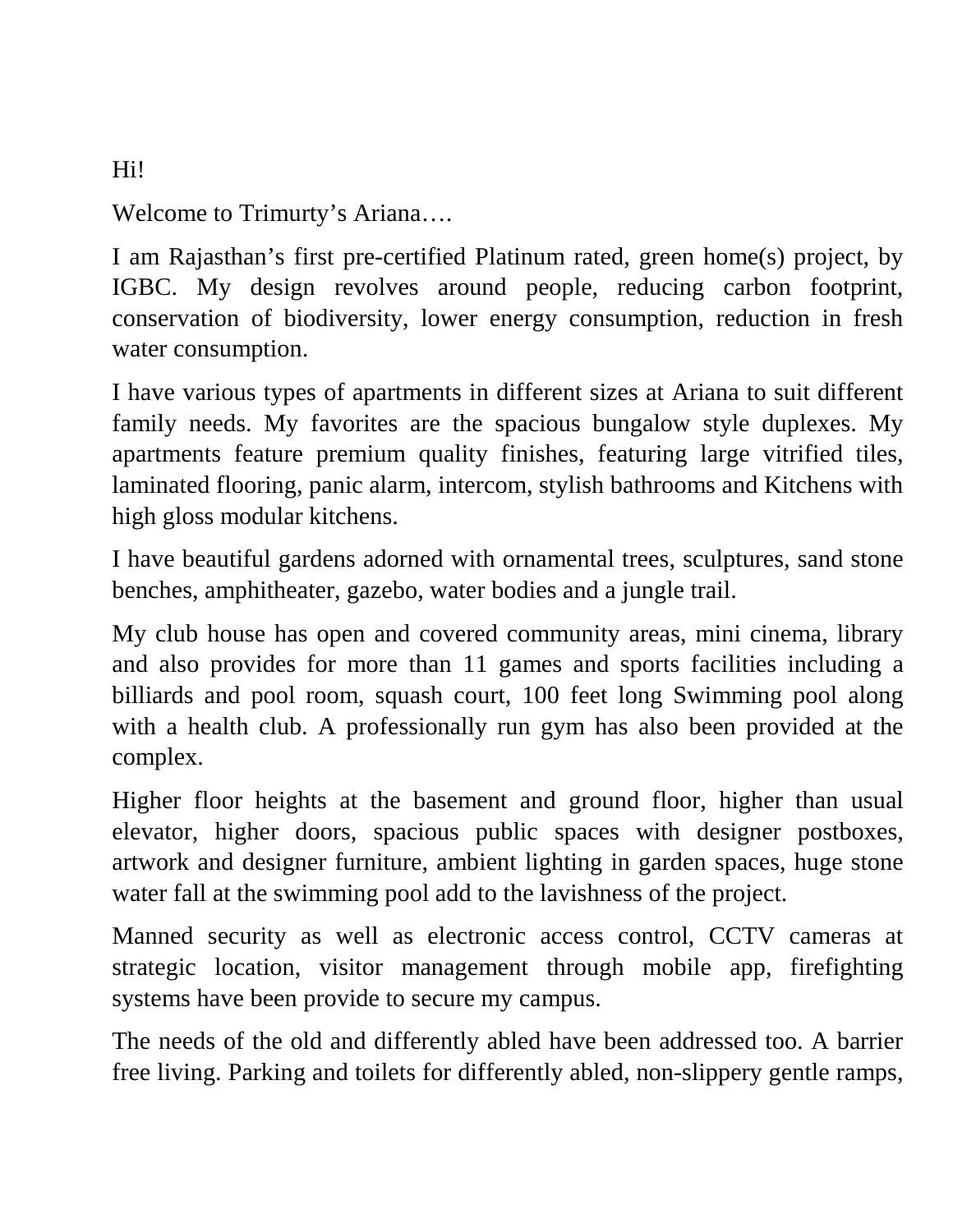braille buttons in lifts, broad walkways around anointed elevators, large displays, etc. have been provided.

Kids are our hope for tomorrow, Child safeswitches, balconies, low level benches, kids pool, swings and play equipment, etc. have been provided.

There is designated two wheeler and car parking provided for my residents and visitors too. Looking at the future needs I have provisioned for electric car charging points too. The double height at the maximum part of basement can also accommodate mechanized parking in future.

Besides the above, extensive signage's relating to nature conservation and names of trees, quotes on environment and health have been provided for environment education for the residents and visitors of Ariana.

How can we ever be happy if we do not care about our surroundings and mother earth/We are part of nature and must not pollute, return what we can, draw less and preserve the biodiversity.

Almost one fifth of my land area is covered by greens. I can boast of over 7000 tress, plants and shrubs on my premises that include native shade giving, fruit and flowering trees. The 70 matured air-purifying neems trees besides other trees are one of the main attractions at Ariana. Certain fruit giving trees and grasses have been planted along with Bird feeders and birds baths attract different birds at my premises, over 45 different species of birds have spotted at my premises. I am happy to greet few hundred Rose ringed parakeets, shall visit me every day.

The plantation has been extended to my neighboring areas too. This is what we call as Trimurty's concept of Urban Biodiversity. Our work has been appreciated by CNBCtv and Trimurty has been awarded for "creating excellence in living spaces by thinking green" in north zone at the real estate awards 2017-18.

Beyond biodiversity conservation and enhancement i have used to class construction materials, maximums of which is sourced from local producers